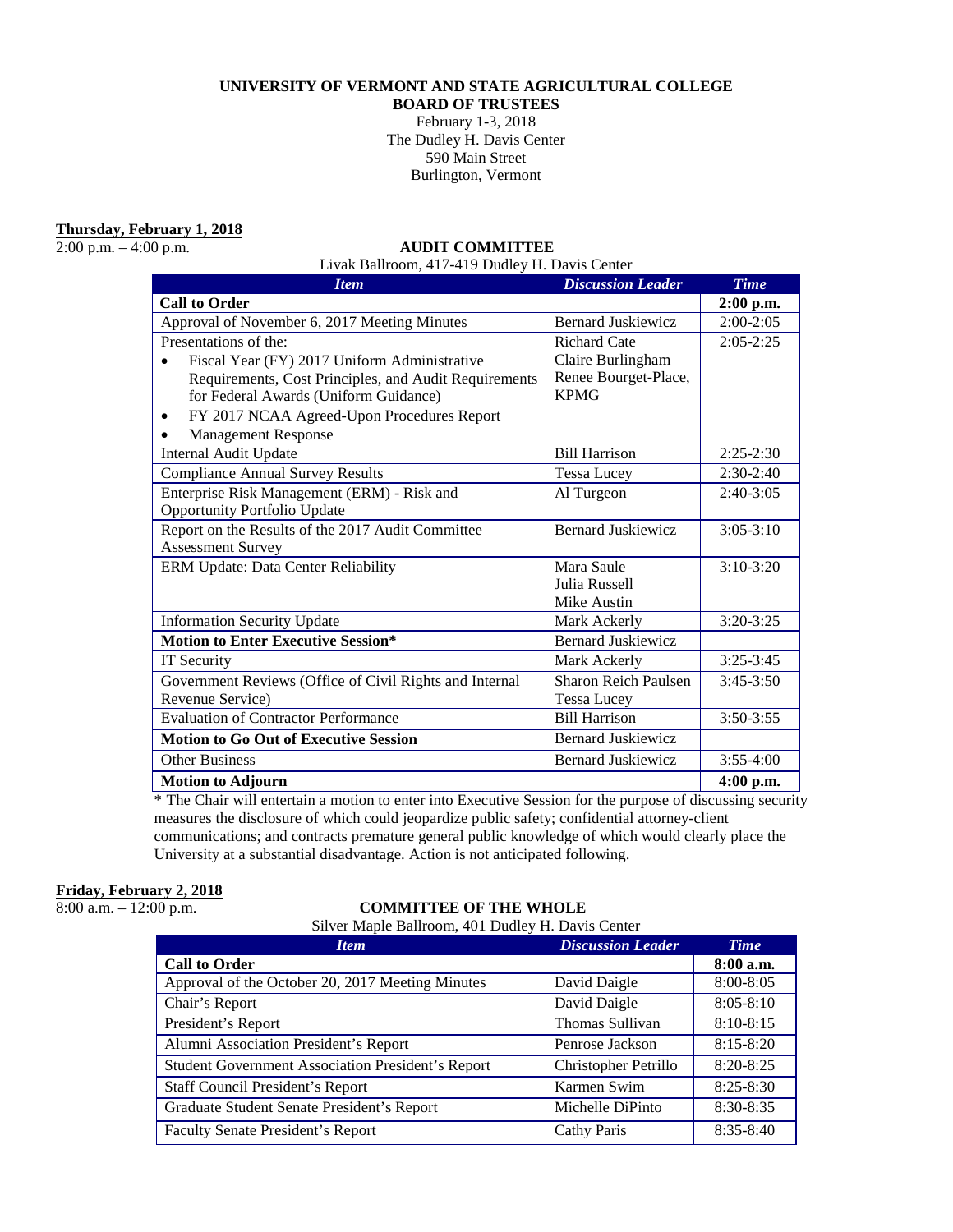| Move Mountains: The Campaign for the University of           | Shane Jacobson            | 8:40-8:50   |
|--------------------------------------------------------------|---------------------------|-------------|
| Vermont Update                                               |                           |             |
| Acknowledgement of Grant and Contract Awards Report          | David Daigle              | 8:50-8:55   |
| Capital Projects Update - STEM (Innovation Hall) and         | <b>Bob Vaughan</b>        | 8:55-9:05   |
| University of Vermont Medical Center Patient Care            |                           |             |
| Facility                                                     |                           |             |
| <b>Action Items</b>                                          |                           | $9:05-9:15$ |
| Resolution Accepting FY 2017 Audited Financial               | <b>Bernard Juskiewicz</b> |             |
| Statements & Acknowledgement of FY 2017 Financial            |                           |             |
| Report                                                       |                           |             |
| Approval of 2019 Board Meeting & Retreat Dates               | David Daigle              |             |
| <b>Break</b>                                                 |                           | $9:15-9:30$ |
| Academic Presentation - Honors College                       | Lisa Schnell              | 9:30-10:15  |
|                                                              | David Jenemann            |             |
|                                                              | JD Kelly                  |             |
|                                                              | Lucy Rogers               |             |
|                                                              | Sonia Zaccheo             |             |
| College of Medicine/Psychology/Medical Research              | <b>Rick Morin</b>         | 10:15-10:30 |
| Complex Project Update                                       | <b>Bill Falls</b>         |             |
|                                                              | Tom Gustafson             |             |
|                                                              | Bob Vaughan               |             |
| <b>Dashboard Indicators Annual Review</b>                    | David Rosowsky            | 10:30-11:00 |
|                                                              | Alex Yin                  |             |
| Annual CY 2017 Risk/Opportunity Portfolio Register           | <b>Tom Gustafson</b>      | 11:00-11:30 |
| <b>Update (Enterprise Risk Management)</b>                   | Al Turgeon                |             |
| <b>Motion to Enter Executive Session*</b>                    | David Daigle              |             |
| Agreement with the City of Burlington                        | <b>Tom Gustafson</b>      | 11:30-11:45 |
| <b>Motion to Go Out of Executive Session</b>                 | David Daigle              |             |
| <b>Other Business</b>                                        | David Daigle              | 11:45-12:00 |
| Authorizing Resolution Related to UVM's Payment<br>$\bullet$ |                           |             |
| for Services and Participation in the City of                |                           |             |
| Burlington's Ten Year Capital Plan                           |                           |             |
| <b>Motion to Adjourn</b>                                     |                           | 12:00 p.m.  |

\* The Chair will entertain a motion to enter into executive session for the purpose of discussing a contract. Action is anticipated following.

12:00 p.m. – 1:00 p.m. **LUNCH**

#### 1:00 p.m. – 4:00 p.m. **EDUCATIONAL POLICY AND INSTITUTIONAL RESOURCES COMMITTEE**  Livak Ballroom, 417-419 Dudley H. Davis Center

| <b>Item</b>                                                                                                                                                                                                              | <b>Discussion Leader</b>                                                  | <b>Time</b> |
|--------------------------------------------------------------------------------------------------------------------------------------------------------------------------------------------------------------------------|---------------------------------------------------------------------------|-------------|
| <b>Call to Order</b>                                                                                                                                                                                                     |                                                                           | $1:00$ p.m. |
| Approval of October 20, 2017 Meeting Minutes                                                                                                                                                                             | Donna Sweaney                                                             | $1:00-1:05$ |
| Q&A Routine and Annual Reports<br>Provost's Report<br>Annual Vice President for Human Resources,<br>Diversity & Multicultural Affairs Report<br><b>Annual Student Affairs Report</b><br>Capital Projects Progress Report | David Rosowsky<br>Wanda Heading-<br>Grant<br>Annie Stevens<br>Bob Vaughan | $1:05-1:30$ |
| Capital Projects:<br><b>Resolution Approving Billings Building Envelope</b><br>Restoration<br><b>Resolution Approving Torrey Building Envelope</b><br>Restoration                                                        | <b>Bob Vaughan</b>                                                        | $1:30-1:40$ |
| UVM and American Higher Education                                                                                                                                                                                        | David Rosowsky                                                            | $1:40-2:10$ |
| Break                                                                                                                                                                                                                    |                                                                           | $2:10-2:25$ |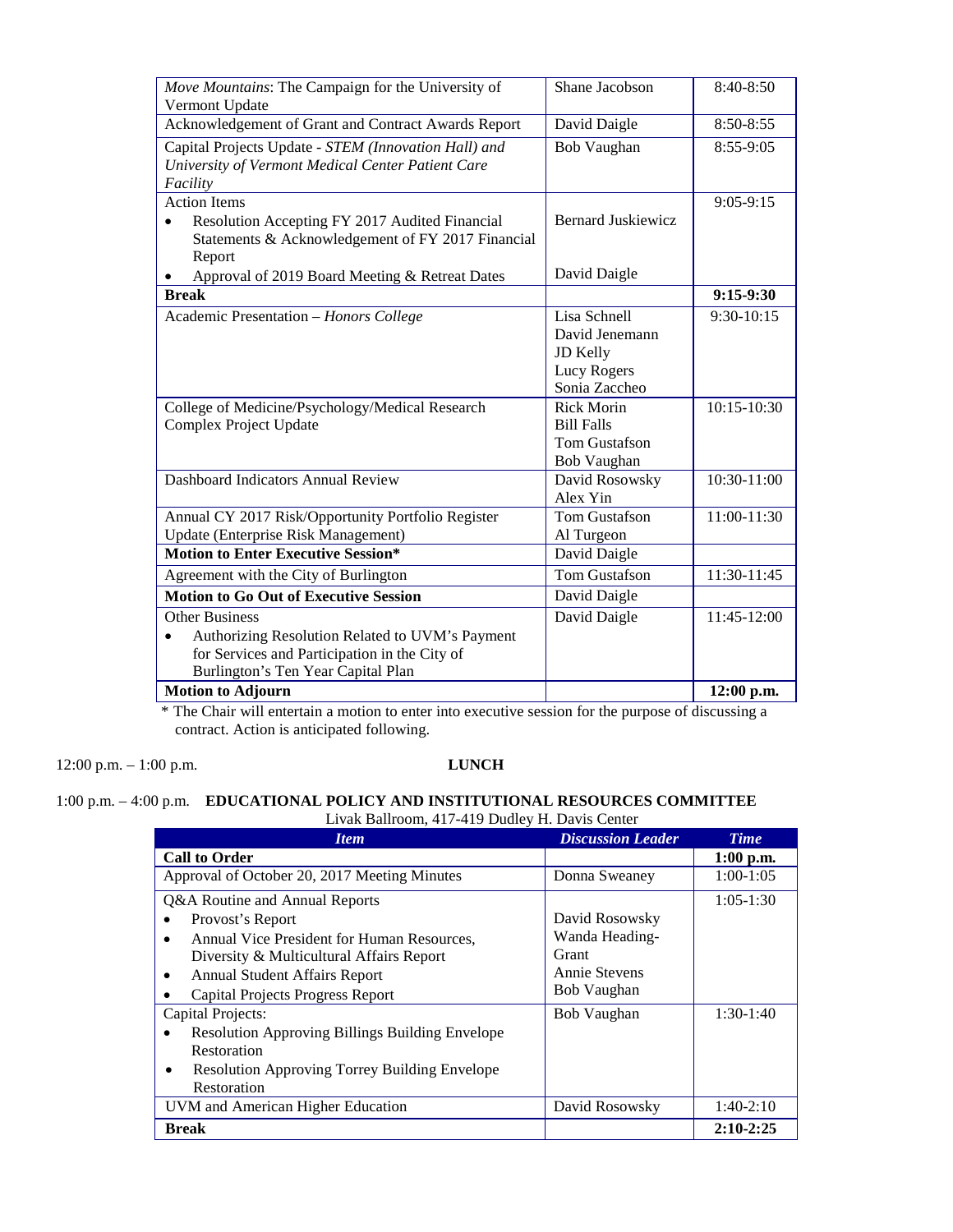| Report by the Faculty Senate Curricular Affairs Committee           | Laura Almstead    | $2:25 - 2:35$ |
|---------------------------------------------------------------------|-------------------|---------------|
| Chair                                                               |                   |               |
| <b>Action Items.</b>                                                |                   | $2:35-2:45$   |
| Resolution Approving Creation of a MS in Biomedical<br>$\bullet$    | Laura Almstead    |               |
| Engineering in the Graduate College                                 |                   |               |
| Resolution Approving Creation of a MS in<br>$\bullet$               | Laura Almstead    |               |
| Engineering Management in the Graduate College                      |                   |               |
| Resolution Approving the Creation of a PhD in<br>$\bullet$          | Laura Almstead    |               |
| Complex Systems and Data Science in the Graduate                    |                   |               |
| College                                                             |                   |               |
| Resolution Approving Creation of a BA Major and a<br>$\bullet$      | Laura Almstead    |               |
| Minor in Health and Society in the College of Arts &                |                   |               |
| Sciences                                                            |                   |               |
| Resolution Approving the Creation of a Master of<br>$\bullet$       | Laura Almstead    |               |
| Professional Studies and a Master of Professional                   |                   |               |
| Studies in Leadership for Sustainability in the                     |                   |               |
| <b>Graduate College</b>                                             | Laura Almstead    |               |
| Resolution Approving Creation of Certificates in<br>$\bullet$       |                   |               |
| Integrative Health Care in the College of Nursing and               |                   |               |
| Health Sciences and in Continuing and Distance                      |                   |               |
| Education                                                           | Laura Almstead    |               |
| Resolution Approving Termination of the Certificate                 |                   |               |
| of Graduate Study in Sustainable Transportation                     |                   |               |
| Systems and Planning in the Graduate College                        | Wanda Heading-    |               |
| <b>Resolution Reaffirming Equal Opportunity Policy</b><br>$\bullet$ | Grant             |               |
| <b>Statements</b>                                                   |                   |               |
| Summary Assessment of Learning Outcomes of General                  | <b>Brian Reed</b> | $2:45-3:15$   |
| <b>Education Requirements</b>                                       |                   |               |
| Academic Excellence Goal #4 Revisited                               | David Rosowsky    | $3:15-3:45$   |
| Increase Interdisciplinary Teaching, Research &                     | Richard Galbraith |               |
| Scholarship                                                         | Donna Rizzo       |               |
| Other Business*                                                     | Donna Sweaney     | $3:45-4:00$   |
| <b>Motion to Adjourn</b>                                            |                   | $4:00$ p.m.   |

\* Executive Session as needed.

## 1:00 p.m. – 4:00 p.m. **BUDGET, FINANCE AND INVESTMENT COMMITTEE**

Silver Maple Ballroom, 401 Dudley H. Davis Center

| <b>Item</b>                                         | <b>Discussion Leader</b> | <b>Time</b> |
|-----------------------------------------------------|--------------------------|-------------|
| <b>Call to Order</b>                                |                          | $1:00$ p.m. |
| Approval of the October 20, 2017 meeting minutes    | Don McCree               | $1:00-1:05$ |
| Debt Policy Annual Review (action)                  | Claire Burlingham        | $1:05-1:20$ |
| <b>Resolution Reaffirming Debt Policy</b>           | <b>Richard Cate</b>      |             |
| Annual Debt Ratio Review (discussion)               |                          |             |
| Report of the Investment Subcommittee               | <b>Robert Brennan</b>    | $1:20-1:35$ |
| <b>Endowment Performance Update</b>                 |                          |             |
| Fundraising Update on Capital Projects              | Shane Jacobson           | $1:35-1:40$ |
| Vice President's Report                             | <b>Richard Cate</b>      | $1:40-2:00$ |
| First Quarter General Fund Budget to Actuals        |                          |             |
| Net Assets Annual Review<br>$\bullet$               |                          |             |
| Sources and Uses Update for Capital Projects<br>٠   |                          |             |
| Green Revolving Loan Fund Annual Report             |                          |             |
| Annual Strategic Financial Plan Update (discussion) | <b>Richard Cate</b>      | $2:00-2:30$ |
| <b>Break</b>                                        |                          | $2:30-2:45$ |
| FY 2019 Budget                                      | <b>Richard Cate</b>      | $2:45-3:15$ |
| Preview of Key Budget Assumptions<br>$\bullet$      | Alberto Citarella        |             |
| Comparator Institutions (tuition and fees)          |                          |             |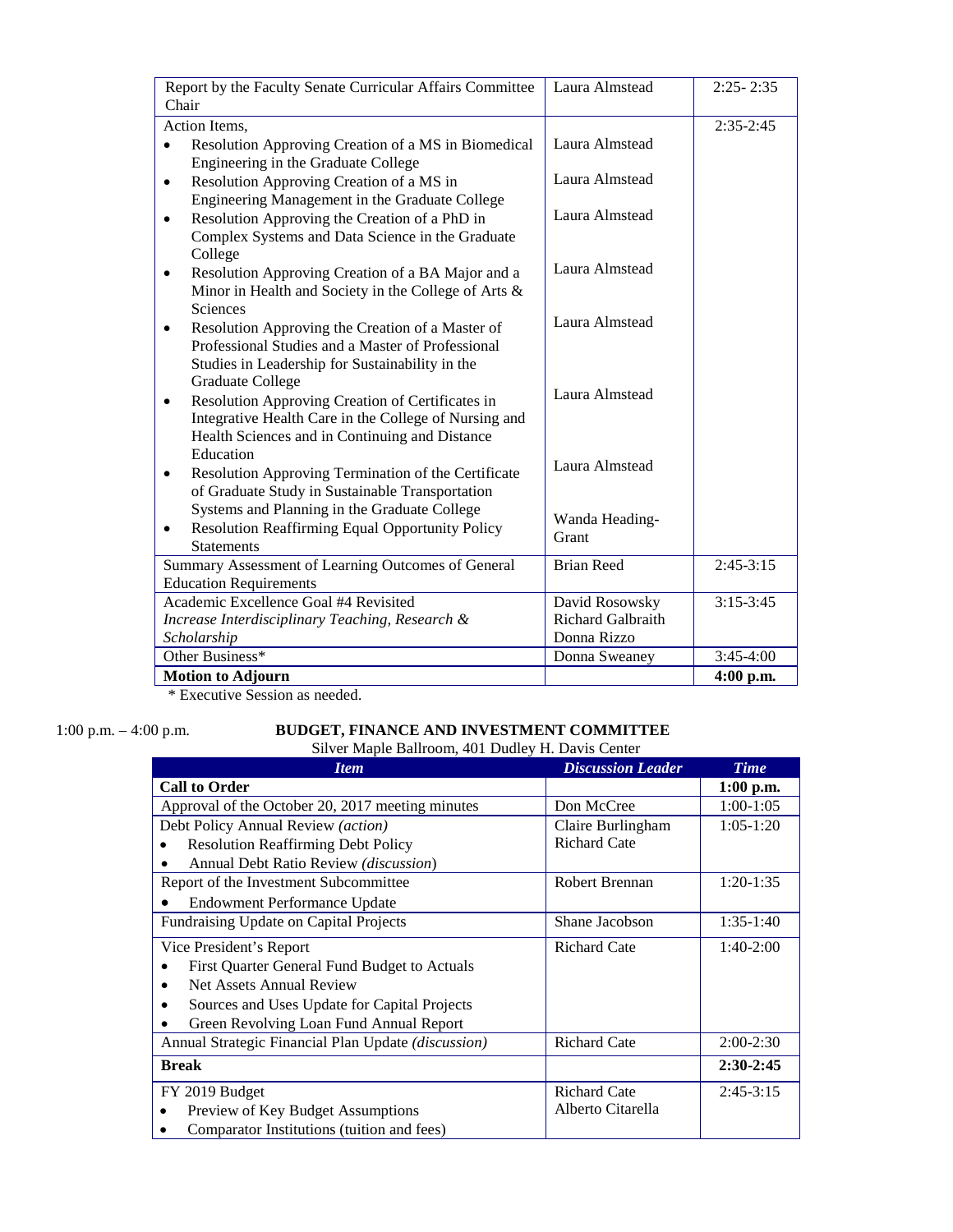| Resolution Setting the Comprehensive Fee, SGA, and              |                     |             |
|-----------------------------------------------------------------|---------------------|-------------|
| <b>IRA</b> Fees <i>(action)</i>                                 |                     |             |
| Resolution Authorizing Short-Term Borrowing for Deferred        | <b>Richard Cate</b> | $3:15-3:30$ |
| Maintenance <i>(action)</i>                                     |                     |             |
| Resolution Authorizing Expenditures for Completion of           | Richard Cate        | $3:30-3:45$ |
| Multipurpose Project Design, Construction Drawings and          |                     |             |
| Permits (action)                                                |                     |             |
| Capital Projects:                                               | Bob Vaughan         | $3:45-3:55$ |
| Resolution Approving Final Expenditures for Billings            |                     |             |
| <b>Building Envelope Restoration</b>                            |                     |             |
| Resolution Approving Final Expenditures for Torrey<br>$\bullet$ |                     |             |
| <b>Building Envelope Restoration</b>                            |                     |             |
| Other Business*                                                 | Don McCree          | $3:55-4:00$ |
| <b>Motion to Adjourn</b>                                        |                     | $4:00$ p.m. |

\*Executive Session as needed.

## 4:15 p.m. – 5:15 p.m. **VERMONT AGRICULTURAL COLLEGE BOARD**

Chittenden Bank Room, 413 Dudley H. Davis Center

| <b>Item</b>                                              | <b>Discussion Leader</b> | <b>Time</b> |
|----------------------------------------------------------|--------------------------|-------------|
| <b>Call to Order</b>                                     |                          | $4:15$ p.m. |
| Approval of October 21, 2017 Meeting Minutes             | Tristan Toleno           | $4:15-4:17$ |
| Update on Legislative Session to Date and Strategies     | Tom Sullivan             | $4:17-4:32$ |
| Moving Forward                                           | Wendy Koenig             |             |
| Major Events and a Snapshot of Today's College of        | Tom Vogelmann            | $4:32-5:00$ |
| Agricultural College & Life Sciences                     |                          |             |
| Report on 2017 Legislative Summit Discussion and Vote on | Anne O'Brien             | $5:00-5:13$ |
| Topic for 2018 Legislative Summit                        | <b>Richard Galbraith</b> |             |
|                                                          | Wendy Koenig             |             |
|                                                          | Anne O'Brien             |             |
| Other Business*                                          | <b>Tristan Toleno</b>    | $5:13-5:15$ |
| <b>Motion to Adjourn</b>                                 |                          | 5:15 p.m.   |

\*Executive Session as needed.

## 4:15 p.m. – 5:15 p.m. **UNIVERSITY OF VERMONT BOARD**

Boulder Society Room, 411 Dudley H. Davis Center

| <b>Item</b>                                            | <b>Discussion Leader</b> | <b>Time</b> |
|--------------------------------------------------------|--------------------------|-------------|
| <b>Call to Order</b>                                   |                          | $4:15$ p.m. |
| Approval of October 21, 2017 meeting minutes           | Lisa Ventriss            | $4:15-4:17$ |
| Acceptance of Annual Wilbur Trust Grant & Scholarships | Lisa Ventriss            | $4:17-4:22$ |
| Awards Report                                          |                          |             |
| Wilbur Trust Update                                    | Lisa Ventriss            | $4:22-4:25$ |
| <b>Motion to Enter Executive Session*</b>              | Lisa Ventriss            |             |
| Trustee Recruitment and Nomination of Board Officers   | Lisa Ventriss            | $4:25-5:05$ |
| <b>Motion to Go Out of Executive Session</b>           | Lisa Ventriss            |             |
| Election of Officers - Chair and Secretary             | Lisa Ventriss            | $5:05-5:10$ |
| <b>Other Business</b>                                  | Lisa Ventriss            | $5:10-5:15$ |
| <b>Motion to Adjourn</b>                               |                          | 5:15 p.m.   |

\* The Chair will entertain a motion to enter into Executive Session to discuss the evaluation and appointment of public officers. Action is expected following the Executive Session.

### 8:00 a.m. – 10:30 a.m. **FULL BOARD** Livak Ballroom, 417-419 Dudley H. Davis Center

| Livan Dallibolli, 417-419 Dudiey II. Davis Center |      |                          |             |
|---------------------------------------------------|------|--------------------------|-------------|
|                                                   | Item | <b>Discussion Leader</b> | <b>Time</b> |
|                                                   |      |                          |             |